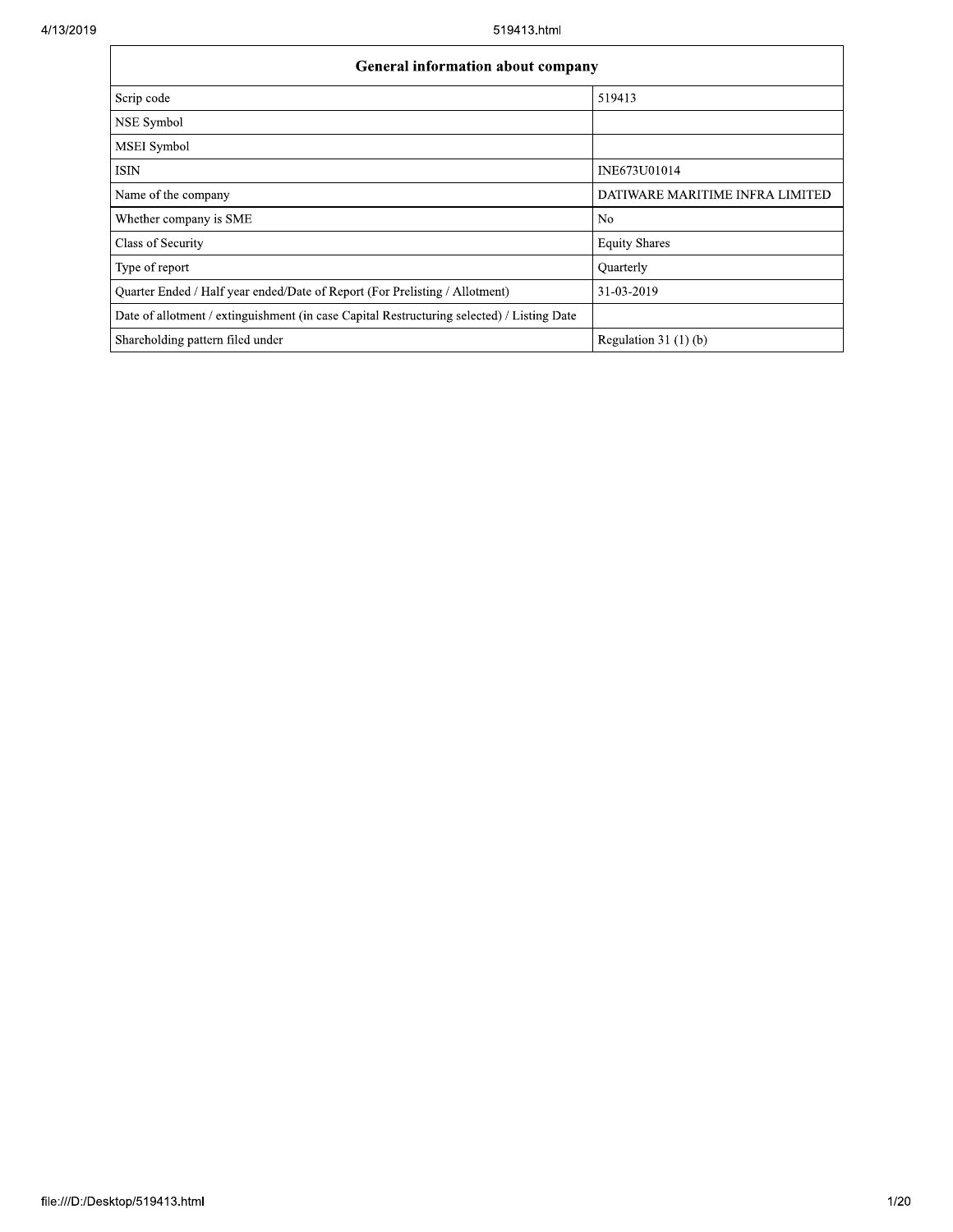|                | <b>Declaration</b>                                                                        |                |                                |                       |                             |  |  |  |  |  |  |
|----------------|-------------------------------------------------------------------------------------------|----------------|--------------------------------|-----------------------|-----------------------------|--|--|--|--|--|--|
| Sr.<br>No.     | Particular                                                                                | Yes/No         | Promoter and<br>Promoter Group | Public<br>shareholder | Non Promoter-<br>Non Public |  |  |  |  |  |  |
| $\mathbf{1}$   | Whether the Listed Entity has issued any partly paid up shares?                           | N <sub>0</sub> | No.                            | N <sub>o</sub>        | N <sub>0</sub>              |  |  |  |  |  |  |
| $\overline{2}$ | Whether the Listed Entity has issued any Convertible Securities<br>?                      | N <sub>o</sub> | No                             | N <sub>o</sub>        | N <sub>o</sub>              |  |  |  |  |  |  |
| 3              | Whether the Listed Entity has issued any Warrants?                                        | N <sub>o</sub> | No.                            | N <sub>o</sub>        | N <sub>0</sub>              |  |  |  |  |  |  |
| $\overline{4}$ | Whether the Listed Entity has any shares against which<br>depository receipts are issued? | N <sub>o</sub> | No.                            | N <sub>o</sub>        | N <sub>o</sub>              |  |  |  |  |  |  |
| 5              | Whether the Listed Entity has any shares in locked-in?                                    | N <sub>o</sub> | No.                            | N <sub>o</sub>        | N <sub>0</sub>              |  |  |  |  |  |  |
| 6              | Whether any shares held by promoters are pledge or otherwise<br>encumbered?               | N <sub>o</sub> | No.                            |                       |                             |  |  |  |  |  |  |
| $\overline{7}$ | Whether company has equity shares with differential voting<br>rights?                     | N <sub>o</sub> | No.                            | N <sub>0</sub>        | N <sub>0</sub>              |  |  |  |  |  |  |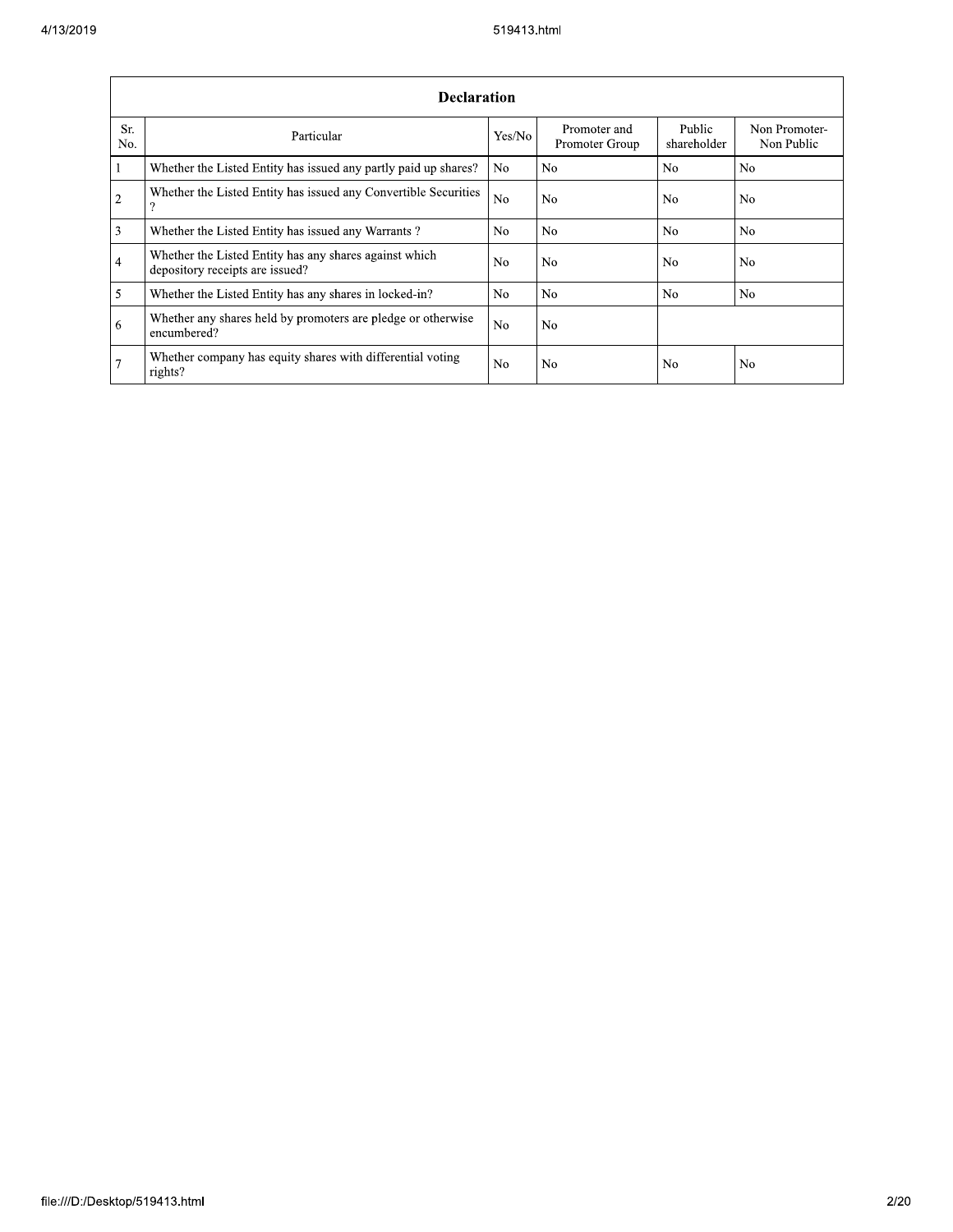|                      | $v$ which $v$<br>Diatement notaing of specified securities |                   |                     |                   |                          |                              |                                                                                    |                                                                  |               |                           |                     |
|----------------------|------------------------------------------------------------|-------------------|---------------------|-------------------|--------------------------|------------------------------|------------------------------------------------------------------------------------|------------------------------------------------------------------|---------------|---------------------------|---------------------|
|                      | Category                                                   | No. of<br>Nos. Of | fully paid          | No. Of<br>Partly  | No. Of<br>shares         | Total nos.<br>shares         | Shareholding as a<br>% of total no. of<br>shares (calculated<br>as per SCRR, 1957) | Number of Voting Rights held in each<br>class of securities (IX) |               |                           |                     |
| Category<br>$\Omega$ | of<br>shareholder                                          | shareholders      | up equity           | paid-up<br>equity | underlying<br>Depository | held (VII)                   |                                                                                    |                                                                  |               | No of Voting (XIV) Rights | Total as a          |
|                      | (II)                                                       | (III)             | shares<br>held (IV) | shares<br>held(V) | Receipts<br>(VI)         | $= (IV) +$<br>$(V)$ + $(VI)$ | (VIII) As a $%$ of<br>$(A+B+C2)$                                                   | Class<br>eg: $X$                                                 | Class<br>eg:y | Total                     | $%$ of<br>$(A+B+C)$ |
| (A)                  | Promoter<br>&<br>Promoter<br>Group                         | 4                 | 3750000             |                   |                          | 3750000                      | 75                                                                                 | 3750000                                                          |               | 3750000                   | 75                  |
| (B)                  | Public                                                     | 1283              | 1250000             |                   |                          | 1250000                      | 25                                                                                 | 1250000                                                          |               | 1250000                   | 25                  |
| (C)                  | Non<br>Promoter-<br>Non Public                             |                   |                     |                   |                          |                              |                                                                                    |                                                                  |               |                           |                     |
| (C1)                 | <b>Shares</b><br>underlying<br><b>DRs</b>                  |                   |                     |                   |                          |                              |                                                                                    |                                                                  |               |                           |                     |
| (C2)                 | Shares held<br>by<br>Employee<br>Trusts                    |                   |                     |                   |                          |                              |                                                                                    |                                                                  |               |                           |                     |
|                      | Total                                                      | 1287              | 5000000             |                   |                          | 5000000                      | 100                                                                                | 5000000                                                          |               | 5000000                   | 100                 |

## Table I - Summary Statement holding of specified securities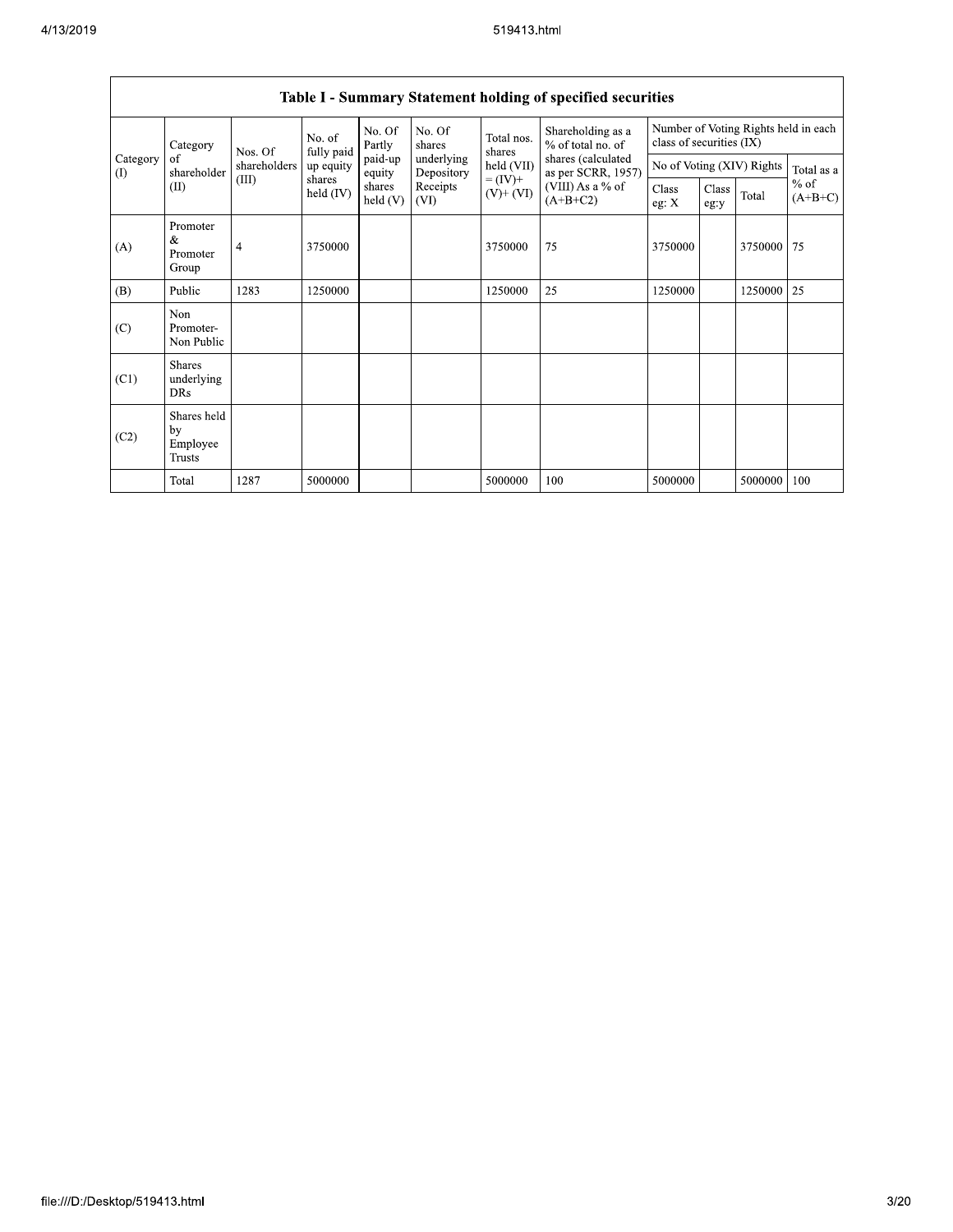Г

|                            |                                                                                               |                                                           |                                                                                    |                                                  | Table I - Summary Statement holding of specified securities                                |                                                                               |                                                         |                                       |                                                         |                                |
|----------------------------|-----------------------------------------------------------------------------------------------|-----------------------------------------------------------|------------------------------------------------------------------------------------|--------------------------------------------------|--------------------------------------------------------------------------------------------|-------------------------------------------------------------------------------|---------------------------------------------------------|---------------------------------------|---------------------------------------------------------|--------------------------------|
| Category<br>Category<br>of | No. Of<br>No. of<br><b>Shares</b><br><b>Shares</b><br>Underlying<br>Underlying<br>Outstanding | No. Of Shares<br>Underlying<br>Outstanding<br>convertible | Shareholding, as a %<br>assuming full<br>conversion of<br>convertible securities ( | Number of<br>Locked in<br>shares (XII)           |                                                                                            | Number of<br><b>Shares</b><br>pledged or<br>otherwise<br>encumbered<br>(XIII) |                                                         | Number of<br>equity shares<br>held in |                                                         |                                |
| (1)                        | shareholder<br>(II)                                                                           | convertible<br>securities<br>(X)                          | Outstanding<br>Warrants<br>$(X_i)$                                                 | securities and<br>No. Of<br>Warrants (Xi)<br>(a) | as a percentage of<br>diluted share capital)<br>$(XI) = (VII)+(X) As a %$<br>of $(A+B+C2)$ | No.<br>(a)                                                                    | As a<br>$%$ of<br>total<br><b>Shares</b><br>held<br>(b) | No.<br>(a)                            | As a<br>$%$ of<br>total<br><b>Shares</b><br>held<br>(b) | dematerialized<br>form $(XIV)$ |
| (A)                        | Promoter<br>$\&$<br>Promoter<br>Group                                                         |                                                           |                                                                                    |                                                  | 75                                                                                         |                                                                               |                                                         |                                       |                                                         | 3750000                        |
| (B)                        | Public                                                                                        |                                                           |                                                                                    |                                                  | 25                                                                                         |                                                                               |                                                         |                                       |                                                         | 267900                         |
| (C)                        | Non<br>Promoter-<br>Non Public                                                                |                                                           |                                                                                    |                                                  |                                                                                            |                                                                               |                                                         |                                       |                                                         |                                |
| (C1)                       | <b>Shares</b><br>underlying<br><b>DRs</b>                                                     |                                                           |                                                                                    |                                                  |                                                                                            |                                                                               |                                                         |                                       |                                                         |                                |
| (C2)                       | Shares held<br>by<br>Employee<br>Trusts                                                       |                                                           |                                                                                    |                                                  |                                                                                            |                                                                               |                                                         |                                       |                                                         |                                |
|                            | Total                                                                                         |                                                           |                                                                                    |                                                  | 100                                                                                        |                                                                               |                                                         |                                       |                                                         | 4017900                        |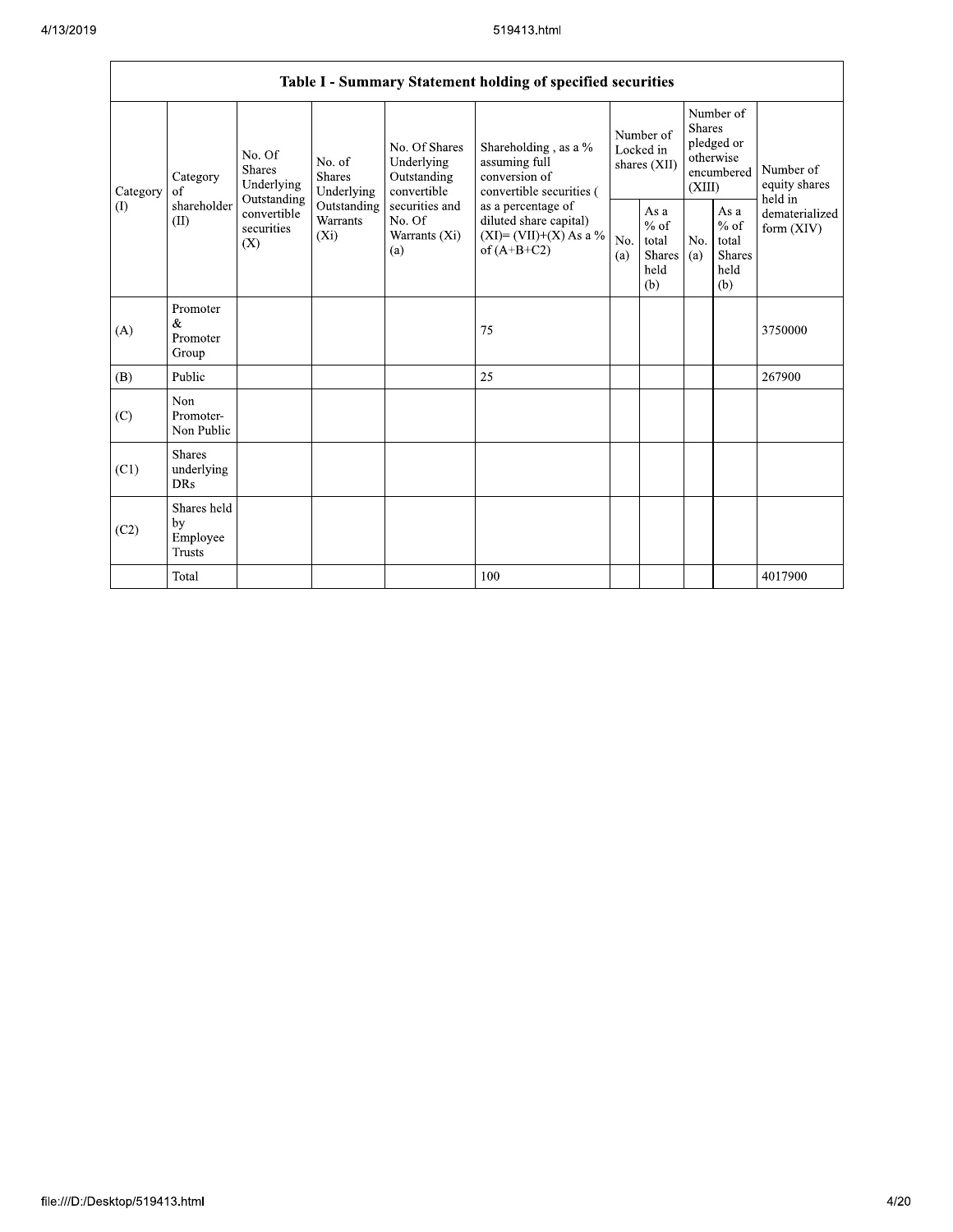|                                                                                             |                                                                                                                     |                                  |                             |                       |                                    | 519413.html                 |                                              |                               |               |                                 |                           |
|---------------------------------------------------------------------------------------------|---------------------------------------------------------------------------------------------------------------------|----------------------------------|-----------------------------|-----------------------|------------------------------------|-----------------------------|----------------------------------------------|-------------------------------|---------------|---------------------------------|---------------------------|
|                                                                                             | Table II - Statement showing shareholding pattern of the Promoter and Promoter Group                                |                                  |                             |                       |                                    |                             |                                              |                               |               |                                 |                           |
|                                                                                             |                                                                                                                     |                                  | No. of<br>fully             | No. Of<br>Partly      | No. Of                             | Total<br>nos.               | Shareholding<br>as a % of total              | each class of securities (IX) |               | Number of Voting Rights held in |                           |
| Sr.                                                                                         | Category & Name<br>of the<br>Shareholders (I)                                                                       | Nos. Of<br>shareholders<br>(III) | paid up<br>equity<br>shares | paid-<br>up<br>equity | shares<br>underlying<br>Depository | shares<br>held<br>$(VII) =$ | no. of shares<br>(calculated as<br>per SCRR, | No of Voting (XIV) Rights     |               |                                 | Total<br>as a $\%$<br>of  |
|                                                                                             |                                                                                                                     |                                  | held<br>(IV)                | shares<br>held<br>(V) | Receipts<br>(VI)                   | $(IV)^+$<br>$(V)$ +<br>(VI) | 1957) (VIII)<br>As a % of<br>$(A+B+C2)$      | Class eg:<br>X                | Class<br>eg:y | Total                           | Total<br>Voting<br>rights |
| A                                                                                           | Table II - Statement showing shareholding pattern of the Promoter and Promoter Group                                |                                  |                             |                       |                                    |                             |                                              |                               |               |                                 |                           |
| (1)                                                                                         | Indian                                                                                                              |                                  |                             |                       |                                    |                             |                                              |                               |               |                                 |                           |
| (a)                                                                                         | Individuals/Hindu<br>undivided Family                                                                               | $\overline{c}$                   | 9990                        |                       |                                    | 9990                        | 0.2                                          | 9990                          |               | 9990                            | 0.2                       |
| (d)                                                                                         | Any Other<br>(specify)                                                                                              | $\sqrt{2}$                       | 3740010                     |                       |                                    | 3740010                     | 74.8                                         | 3740010                       |               | 3740010                         | 74.8                      |
| Sub-Total (A)<br>(1)                                                                        |                                                                                                                     | 4                                | 3750000                     |                       |                                    | 3750000                     | 75                                           | 3750000                       |               | 3750000                         | 75                        |
| (2)                                                                                         | Foreign                                                                                                             |                                  |                             |                       |                                    |                             |                                              |                               |               |                                 |                           |
| Total<br>Shareholding<br>of Promoter<br>and Promoter<br>Group $(A)=$<br>$(A)(1)+(A)$<br>(2) |                                                                                                                     | $\overline{4}$                   | 3750000                     |                       |                                    | 3750000                     | 75                                           | 3750000                       |               | 3750000                         | 75                        |
| $\, {\bf B}$                                                                                | Table III - Statement showing shareholding pattern of the Public shareholder                                        |                                  |                             |                       |                                    |                             |                                              |                               |               |                                 |                           |
| (1)                                                                                         | Institutions                                                                                                        |                                  |                             |                       |                                    |                             |                                              |                               |               |                                 |                           |
| (a)                                                                                         | Mutual Funds                                                                                                        | $\mathbf{1}$                     | 238700                      |                       |                                    | 238700                      | 4.77                                         | 238700                        |               | 238700                          | 4.77                      |
| (f)                                                                                         | Financial<br><b>Institutions/Banks</b>                                                                              | 1                                | 400                         |                       |                                    | 400                         | 0.01                                         | 400                           |               | 400                             | 0.01                      |
| Sub-Total (B)<br>(1)                                                                        |                                                                                                                     | $\sqrt{2}$                       | 239100                      |                       |                                    | 239100                      | 4.78                                         | 239100                        |               | 239100                          | 4.78                      |
| (3)                                                                                         | Non-institutions                                                                                                    |                                  |                             |                       |                                    |                             |                                              |                               |               |                                 |                           |
| (a(i))                                                                                      | Individuals -<br>i.Individual<br>shareholders<br>holding nominal<br>share capital up to<br>Rs. 2 lakhs.             | 1254                             | 672098                      |                       |                                    | 672098                      | 13.44                                        | 672098                        |               | 672098                          | 13.44                     |
| (a(ii))                                                                                     | Individuals - ii.<br>Individual<br>shareholders<br>holding nominal<br>share capital in<br>excess of Rs. 2<br>lakhs. | 6                                | 241842                      |                       |                                    | 241842                      | 4.84                                         | 241842                        |               | 241842                          | 4.84                      |
| (e)                                                                                         | Any Other<br>(specify)                                                                                              | 21                               | 96960                       |                       |                                    | 96960                       | 1.94                                         | 96960                         |               | 96960                           | 1.94                      |
| Sub-Total (B)<br>(3)                                                                        |                                                                                                                     | 1281                             | 1010900                     |                       |                                    | 1010900                     | 20.22                                        | 1010900                       |               | 1010900                         | 20.22                     |
| <b>Total Public</b><br>Shareholding<br>$(B)=(B)(1)+$<br>$(B)(2)+(B)(3)$                     |                                                                                                                     | 1283                             | 1250000                     |                       |                                    | 1250000                     | 25                                           | 1250000                       |               | 1250000                         | 25                        |
| $\mathbf C$                                                                                 | Table IV - Statement showing shareholding pattern of the Non Promoter- Non Public shareholder                       |                                  |                             |                       |                                    |                             |                                              |                               |               |                                 |                           |
| Total (<br>$A+B+C2$ )                                                                       |                                                                                                                     | 1287                             | 5000000                     |                       |                                    | 5000000                     | 100                                          | 5000000                       |               | 5000000                         | 100                       |
| Total<br>$(A+B+C)$                                                                          |                                                                                                                     | 1287                             | 5000000                     |                       |                                    | 5000000                     | 100                                          | 5000000                       |               | 5000000                         | 100                       |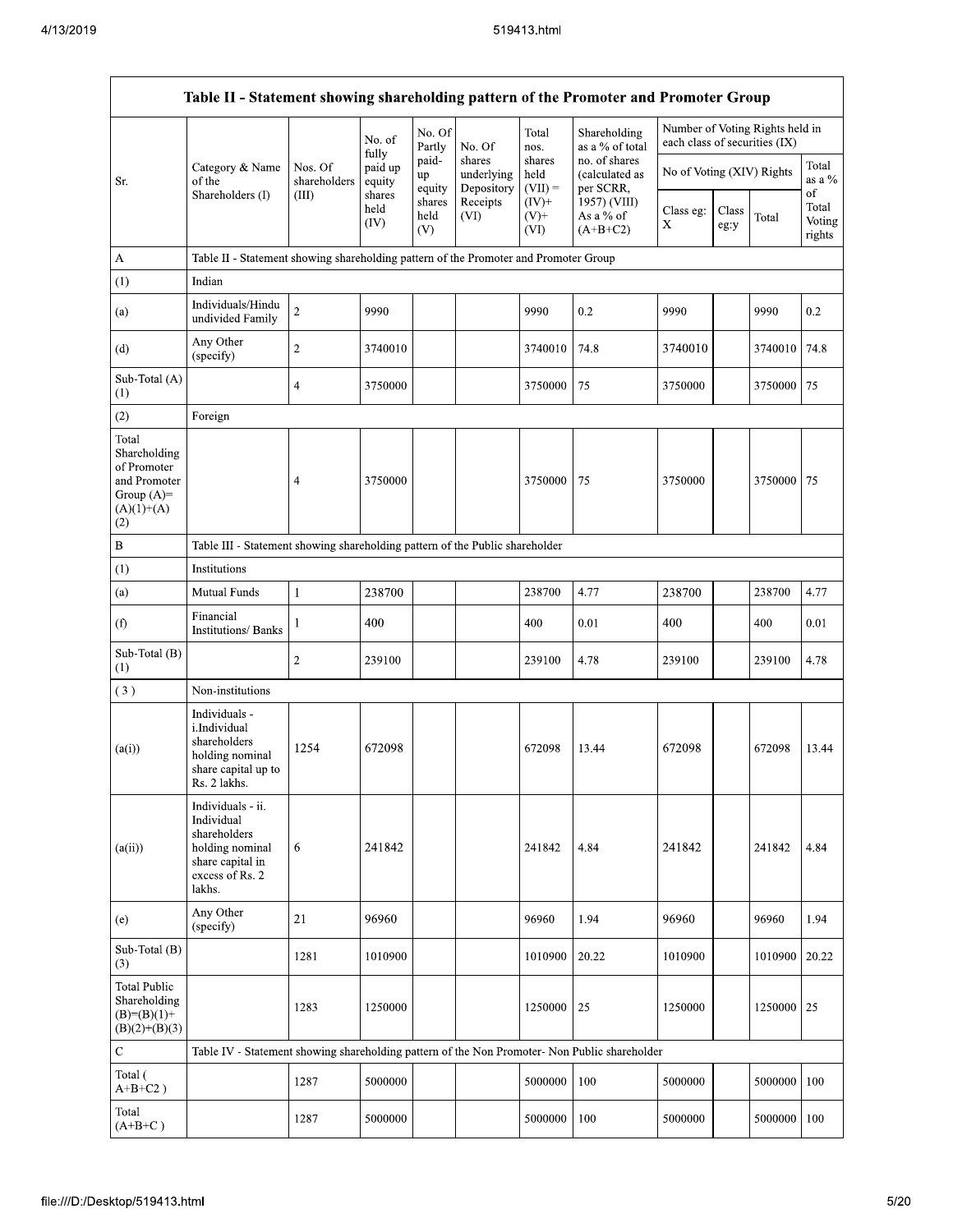|                                                                                         | Table II - Statement showing shareholding pattern of the Promoter and Promoter Group          |                                                           |                                                                                     |                                                                                               |            |                                                                                                                                                 |  |                              |                  |  |
|-----------------------------------------------------------------------------------------|-----------------------------------------------------------------------------------------------|-----------------------------------------------------------|-------------------------------------------------------------------------------------|-----------------------------------------------------------------------------------------------|------------|-------------------------------------------------------------------------------------------------------------------------------------------------|--|------------------------------|------------------|--|
| Sr.                                                                                     | No. Of<br>No. of<br><b>Shares</b><br><b>Shares</b><br>Underlying<br>Underlying<br>Outstanding | No. Of Shares<br>Underlying<br>Outstanding<br>convertible | Shareholding, as a %<br>assuming full conversion of<br>convertible securities (as a | Number of<br>Locked in<br>shares $(XII)$                                                      |            | Number of<br><b>Shares</b><br>pledged or<br>otherwise<br>encumbered<br>(XIII)                                                                   |  | Number of<br>equity shares   |                  |  |
|                                                                                         | convertible<br>securities<br>(X)                                                              | Outstanding<br>Warrants<br>$(X_i)$                        | securities and<br>No. Of Warrants<br>(Xi)(a)                                        | percentage of diluted share<br>capital) $(XI) = (VII)+(X) As$<br>a % of $(A+B+C2)$            | No.<br>(a) | held in<br>As a<br>As $\mathbf{a}$<br>$%$ of<br>$%$ of<br>total<br>No.<br>total<br>Shares<br><b>Shares</b><br>(a)<br>held<br>held<br>(b)<br>(b) |  | dematerialized<br>form (XIV) |                  |  |
| $\mathbf{A}$                                                                            |                                                                                               |                                                           |                                                                                     | Table II - Statement showing shareholding pattern of the Promoter and Promoter Group          |            |                                                                                                                                                 |  |                              |                  |  |
| (1)                                                                                     | Indian                                                                                        |                                                           |                                                                                     |                                                                                               |            |                                                                                                                                                 |  |                              |                  |  |
| (a)                                                                                     |                                                                                               |                                                           |                                                                                     | 0.2                                                                                           |            |                                                                                                                                                 |  |                              | 9990             |  |
| (d)                                                                                     |                                                                                               |                                                           |                                                                                     | 74.8                                                                                          |            |                                                                                                                                                 |  |                              | 3740010          |  |
| Sub-Total (A)<br>(1)                                                                    |                                                                                               |                                                           |                                                                                     | 75                                                                                            |            |                                                                                                                                                 |  |                              | 3750000          |  |
| (2)                                                                                     | Foreign                                                                                       |                                                           |                                                                                     |                                                                                               |            |                                                                                                                                                 |  |                              |                  |  |
| Total<br>Shareholding<br>of Promoter<br>and Promoter<br>Group $(A)=$<br>$(A)(1)+(A)(2)$ |                                                                                               |                                                           |                                                                                     | 75                                                                                            |            |                                                                                                                                                 |  |                              | 3750000          |  |
| $\, {\bf B}$                                                                            |                                                                                               |                                                           |                                                                                     | Table III - Statement showing shareholding pattern of the Public shareholder                  |            |                                                                                                                                                 |  |                              |                  |  |
| (1)                                                                                     | Institutions                                                                                  |                                                           |                                                                                     |                                                                                               |            |                                                                                                                                                 |  |                              |                  |  |
| (a)                                                                                     |                                                                                               |                                                           |                                                                                     | 4.77                                                                                          |            |                                                                                                                                                 |  |                              | $\boldsymbol{0}$ |  |
| (f)                                                                                     |                                                                                               |                                                           |                                                                                     | 0.01                                                                                          |            |                                                                                                                                                 |  |                              | $\mathbf{0}$     |  |
| Sub-Total (B)<br>(1)                                                                    |                                                                                               |                                                           |                                                                                     | 4.78                                                                                          |            |                                                                                                                                                 |  |                              | $\boldsymbol{0}$ |  |
| (3)                                                                                     | Non-institutions                                                                              |                                                           |                                                                                     |                                                                                               |            |                                                                                                                                                 |  |                              |                  |  |
| (a(i))                                                                                  |                                                                                               |                                                           |                                                                                     | 13.44                                                                                         |            |                                                                                                                                                 |  |                              | 95598            |  |
| (a(ii))                                                                                 |                                                                                               |                                                           |                                                                                     | 4.84                                                                                          |            |                                                                                                                                                 |  |                              | 166842           |  |
| (e)                                                                                     |                                                                                               |                                                           |                                                                                     | 1.94                                                                                          |            |                                                                                                                                                 |  |                              | 5460             |  |
| Sub-Total (B)<br>(3)                                                                    |                                                                                               |                                                           |                                                                                     | 20.22                                                                                         |            |                                                                                                                                                 |  |                              | 267900           |  |
| <b>Total Public</b><br>Shareholding<br>$(B)=(B)(1)+$<br>$(B)(2)+(B)(3)$                 |                                                                                               |                                                           |                                                                                     | 25                                                                                            |            |                                                                                                                                                 |  |                              | 267900           |  |
| ${\bf C}$                                                                               |                                                                                               |                                                           |                                                                                     | Table IV - Statement showing shareholding pattern of the Non Promoter- Non Public shareholder |            |                                                                                                                                                 |  |                              |                  |  |
| Total (<br>$A+B+C2$ )                                                                   |                                                                                               |                                                           |                                                                                     | 100                                                                                           |            |                                                                                                                                                 |  |                              | 4017900          |  |
| Total (A+B+C                                                                            |                                                                                               |                                                           |                                                                                     | 100                                                                                           |            |                                                                                                                                                 |  |                              | 4017900          |  |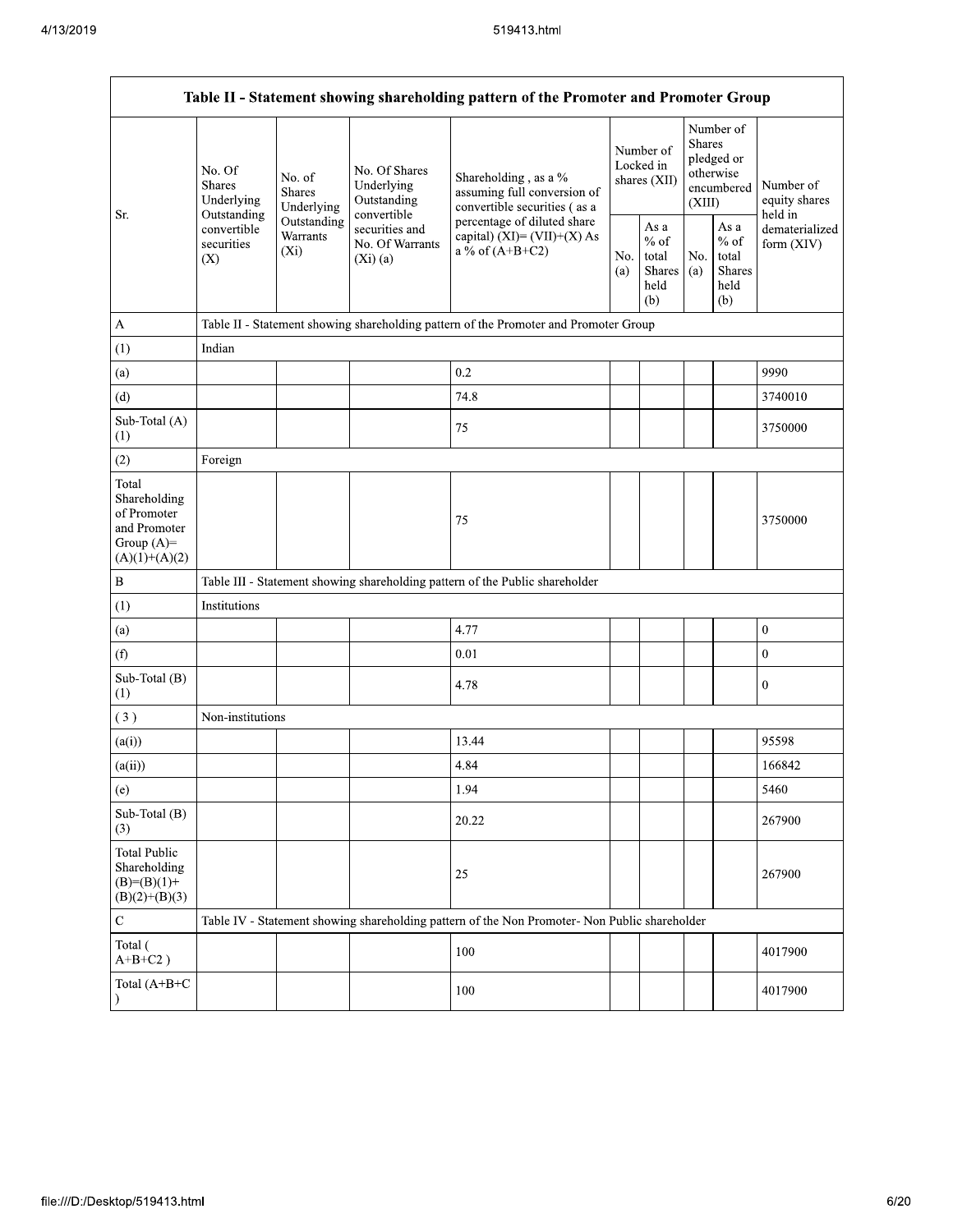| Individuals/Hindu undivided Family                                                                                                                                                       |                                                               |                      |                       |  |  |
|------------------------------------------------------------------------------------------------------------------------------------------------------------------------------------------|---------------------------------------------------------------|----------------------|-----------------------|--|--|
| Searial No.                                                                                                                                                                              | $\mathbf{1}$                                                  | $\sqrt{2}$           |                       |  |  |
| Name of the<br>Shareholders (I)                                                                                                                                                          | ASHOK BHALCHANDRA PATIL                                       | NACHIKET ASHOK PATIL | Click here to go back |  |  |
| PAN(II)                                                                                                                                                                                  | ABJPP1726G                                                    | AKUPP9872F           | Total                 |  |  |
| No. of fully paid<br>up equity shares<br>held $(V)$                                                                                                                                      | 5000                                                          | 4990                 | 9990                  |  |  |
| No. Of Partly paid-<br>up equity shares<br>held (V)                                                                                                                                      |                                                               |                      |                       |  |  |
| No. Of shares<br>underlying<br>Depository<br>Receipts (VI)                                                                                                                               |                                                               |                      |                       |  |  |
| Total nos. shares<br>held $(VII) = (IV) +$<br>$(V)$ + $(VI)$                                                                                                                             | 5000                                                          | 4990                 | 9990                  |  |  |
| Shareholding as a<br>% of total no. of<br>shares (calculated<br>as per SCRR,<br>1957) (VIII) As a<br>% of $(A+B+C2)$                                                                     | 0.1                                                           | 0.1                  | 0.2                   |  |  |
|                                                                                                                                                                                          | Number of Voting Rights held in each class of securities (IX) |                      |                       |  |  |
| Class eg:X                                                                                                                                                                               | 5000                                                          | 4990                 | 9990                  |  |  |
| Class eg:y                                                                                                                                                                               |                                                               |                      |                       |  |  |
| Total                                                                                                                                                                                    | 5000                                                          | 4990                 | 9990                  |  |  |
| Total as a % of<br>Total Voting rights                                                                                                                                                   | 0.1                                                           | 0.1                  | 0.2                   |  |  |
| No. Of Shares<br>Underlying<br>Outstanding<br>convertible<br>securities (X)                                                                                                              |                                                               |                      |                       |  |  |
| No. of Shares<br>Underlying<br>Outstanding<br>Warrants (Xi)                                                                                                                              |                                                               |                      |                       |  |  |
| No. Of Shares<br>Underlying<br>Outstanding<br>convertible<br>securities and No.<br>Of Warrants (Xi)<br>(a)                                                                               |                                                               |                      |                       |  |  |
| Shareholding, as a<br>% assuming full<br>conversion of<br>convertible<br>securities (as a<br>percentage of<br>diluted share<br>capital) (XI)=<br>$(VII)+(Xi)(a) As a$<br>% of $(A+B+C2)$ | 0.1                                                           | 0.1                  | 0.2                   |  |  |
| Number of Locked in shares (XII)                                                                                                                                                         |                                                               |                      |                       |  |  |
| No. $(a)$                                                                                                                                                                                |                                                               |                      |                       |  |  |
| As a % of total<br>Shares held (b)                                                                                                                                                       |                                                               |                      |                       |  |  |
|                                                                                                                                                                                          | Number of Shares pledged or otherwise encumbered (XIII)       |                      |                       |  |  |
| No. $(a)$                                                                                                                                                                                |                                                               |                      |                       |  |  |
|                                                                                                                                                                                          |                                                               |                      |                       |  |  |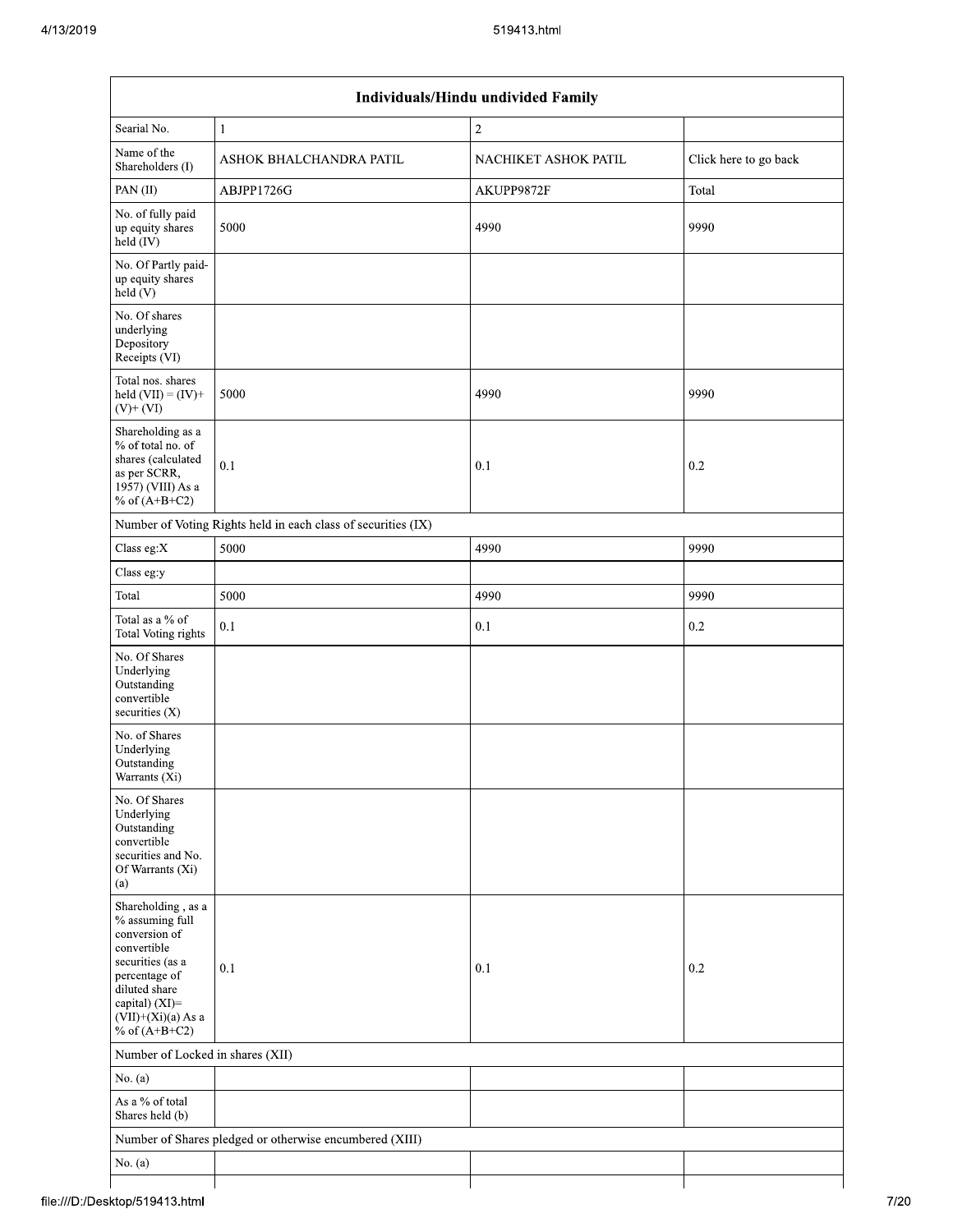4/13/2019

## 519413.html

| As a % of total<br>Shares held (b)                                   |          |          |      |
|----------------------------------------------------------------------|----------|----------|------|
| Number of equity<br>shares held in<br>dematerialized<br>form $(XIV)$ | 5000     | 4990     | 9990 |
| Reason for not providing PAN                                         |          |          |      |
| Reason for not<br>providing PAN                                      |          |          |      |
| Shareholder type                                                     | Promoter | Promoter |      |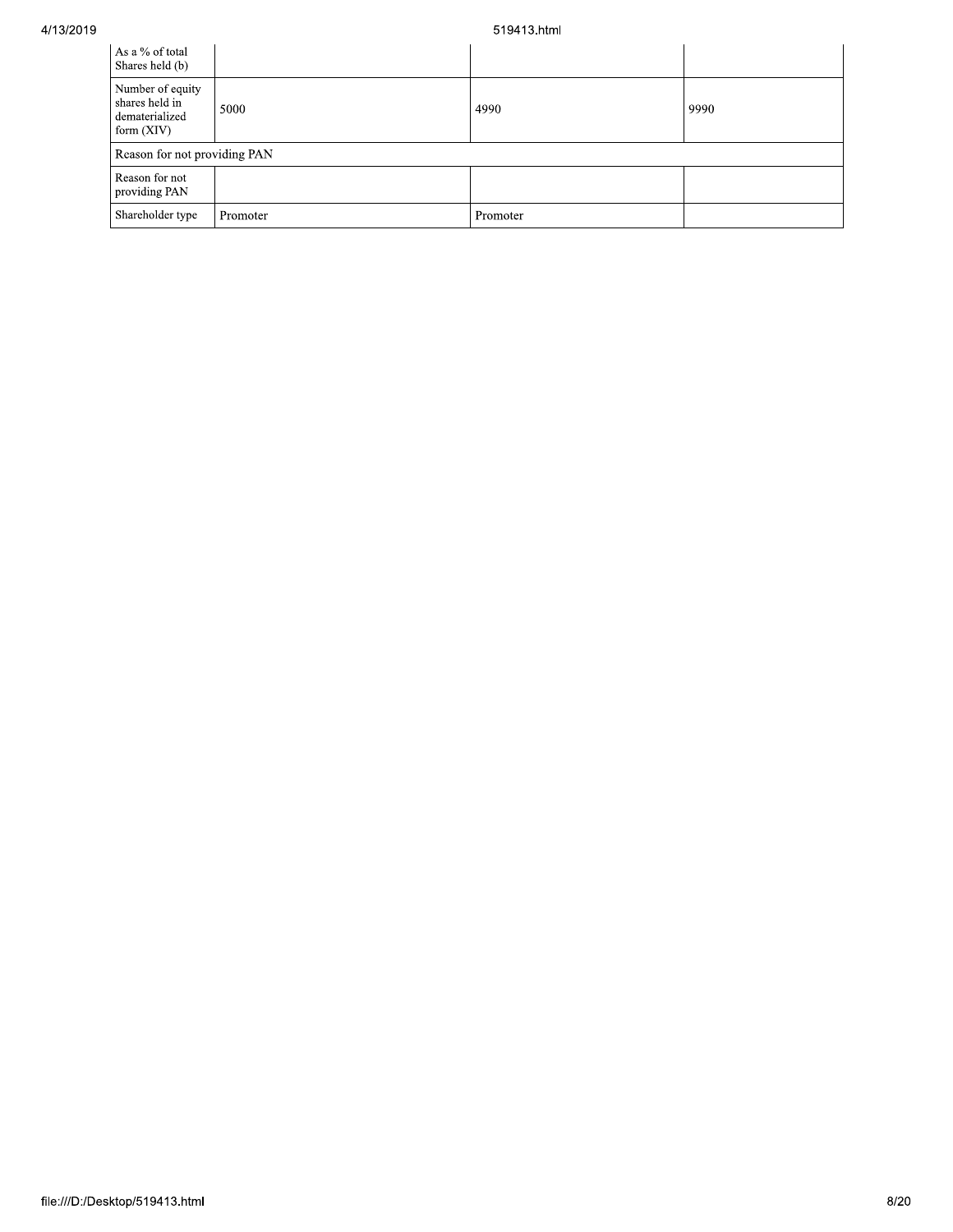|                                                                                                                                                                                         |                                                               | 519413.html                          |                       |
|-----------------------------------------------------------------------------------------------------------------------------------------------------------------------------------------|---------------------------------------------------------------|--------------------------------------|-----------------------|
|                                                                                                                                                                                         |                                                               | Any Other (specify)                  |                       |
| Searial No.                                                                                                                                                                             | $\mathbf{1}$                                                  | $\sqrt{2}$                           |                       |
| Category                                                                                                                                                                                | <b>Bodies Corporate</b>                                       | <b>Bodies Corporate</b>              | Click here to go back |
| Name of the<br>Shareholders (I)                                                                                                                                                         | AIR CONTROL INDIA                                             | DEWPOINT AIR AND SYSTEMS ENGINEERING |                       |
| PAN(II)                                                                                                                                                                                 | AAECA7427J                                                    | AAACD6314M                           | Total                 |
| No. of the<br>Shareholders (I)                                                                                                                                                          | 1                                                             | $\mathbf{1}$                         | $\sqrt{2}$            |
| No. of fully paid<br>up equity shares<br>held (IV)                                                                                                                                      | 3533460                                                       | 206550                               | 3740010               |
| No. Of Partly paid-<br>up equity shares<br>held(V)                                                                                                                                      |                                                               |                                      |                       |
| No. Of shares<br>underlying<br>Depository<br>Receipts (VI)                                                                                                                              |                                                               |                                      |                       |
| Total nos. shares<br>held $(VII) = (IV) +$<br>$(V)$ + $(VI)$                                                                                                                            | 3533460                                                       | 206550                               | 3740010               |
| Shareholding as a<br>% of total no. of<br>shares (calculated<br>as per SCRR,<br>1957) (VIII) As a<br>% of $(A+B+C2)$                                                                    | 70.67                                                         | 4.13                                 | 74.8                  |
|                                                                                                                                                                                         | Number of Voting Rights held in each class of securities (IX) |                                      |                       |
| Class eg: X                                                                                                                                                                             | 3533460                                                       | 206550                               | 3740010               |
| Class eg:y                                                                                                                                                                              |                                                               |                                      |                       |
| Total                                                                                                                                                                                   | 3533460                                                       | 206550                               | 3740010               |
| Total as a $\%$ of<br>Total Voting rights                                                                                                                                               | 70.67                                                         | 4.13                                 | 74.8                  |
| No. Of Shares<br>Underlying<br>Outstanding<br>convertible<br>securities (X)                                                                                                             |                                                               |                                      |                       |
| No. of Shares<br>Underlying<br>Outstanding<br>Warrants (Xi)                                                                                                                             |                                                               |                                      |                       |
| No. Of Shares<br>Underlying<br>Outstanding<br>convertible<br>securities and No.<br>Of Warrants (Xi)<br>(a)                                                                              |                                                               |                                      |                       |
| Shareholding, as a<br>$\%$ assuming full<br>conversion of<br>convertible<br>securities (as a<br>percentage of<br>diluted share<br>capital) (XI)=<br>$(VII)+(X)$ As a %<br>of $(A+B+C2)$ | 70.67                                                         | 4.13                                 | 74.8                  |
|                                                                                                                                                                                         | Number of Locked in shares (XII)                              |                                      |                       |
| No. $(a)$                                                                                                                                                                               |                                                               |                                      |                       |
| As a $\%$ of total                                                                                                                                                                      |                                                               |                                      |                       |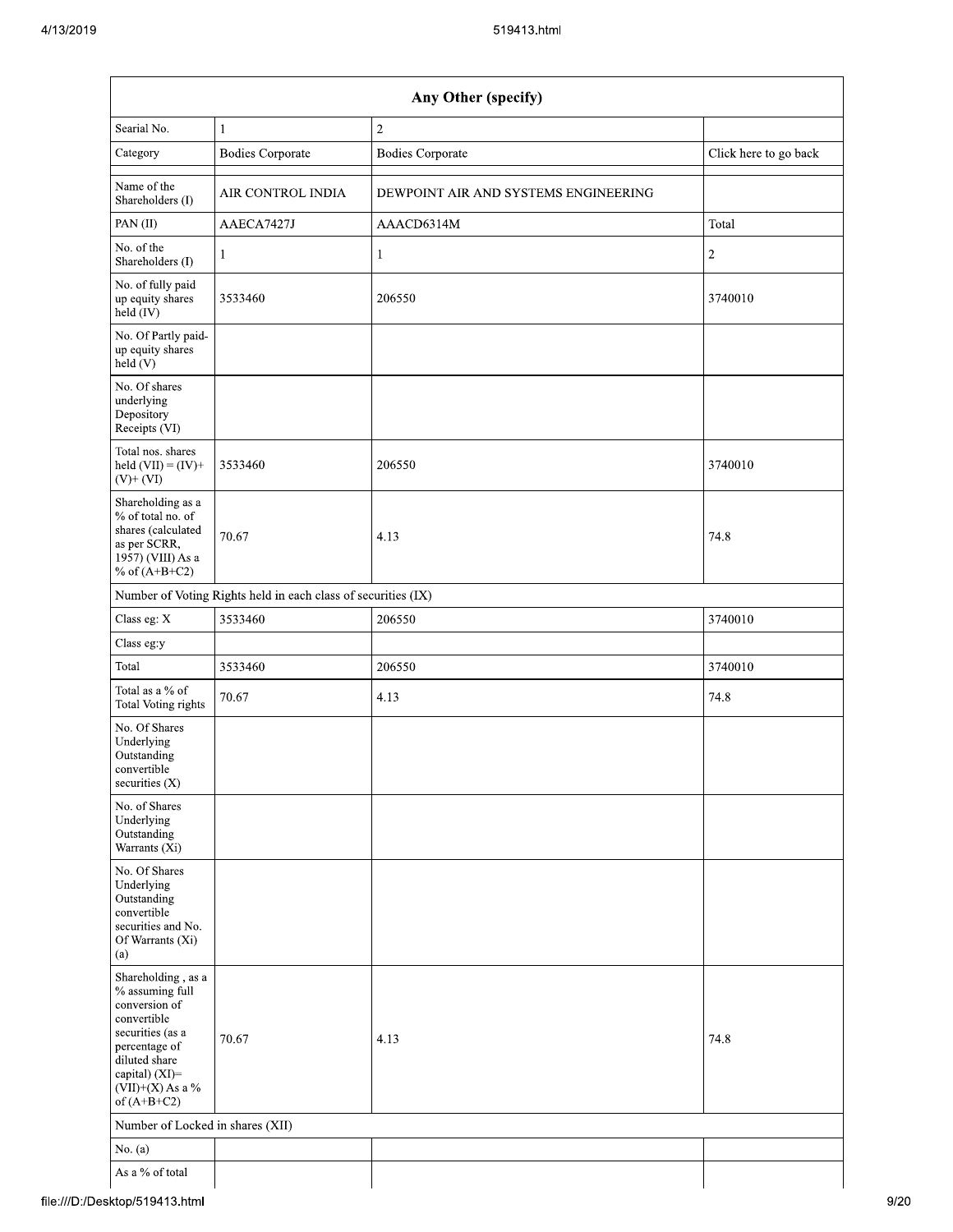| Shares held (b)                                                      |                                                         |                |         |
|----------------------------------------------------------------------|---------------------------------------------------------|----------------|---------|
|                                                                      | Number of Shares pledged or otherwise encumbered (XIII) |                |         |
| No. $(a)$                                                            |                                                         |                |         |
| As a % of total<br>Shares held (b)                                   |                                                         |                |         |
| Number of equity<br>shares held in<br>dematerialized<br>form $(XIV)$ | 3533460                                                 | 206550         | 3740010 |
| Reason for not providing PAN                                         |                                                         |                |         |
| Reason for not<br>providing PAN                                      |                                                         |                |         |
| Shareholder type                                                     | Promoter Group                                          | Promoter Group |         |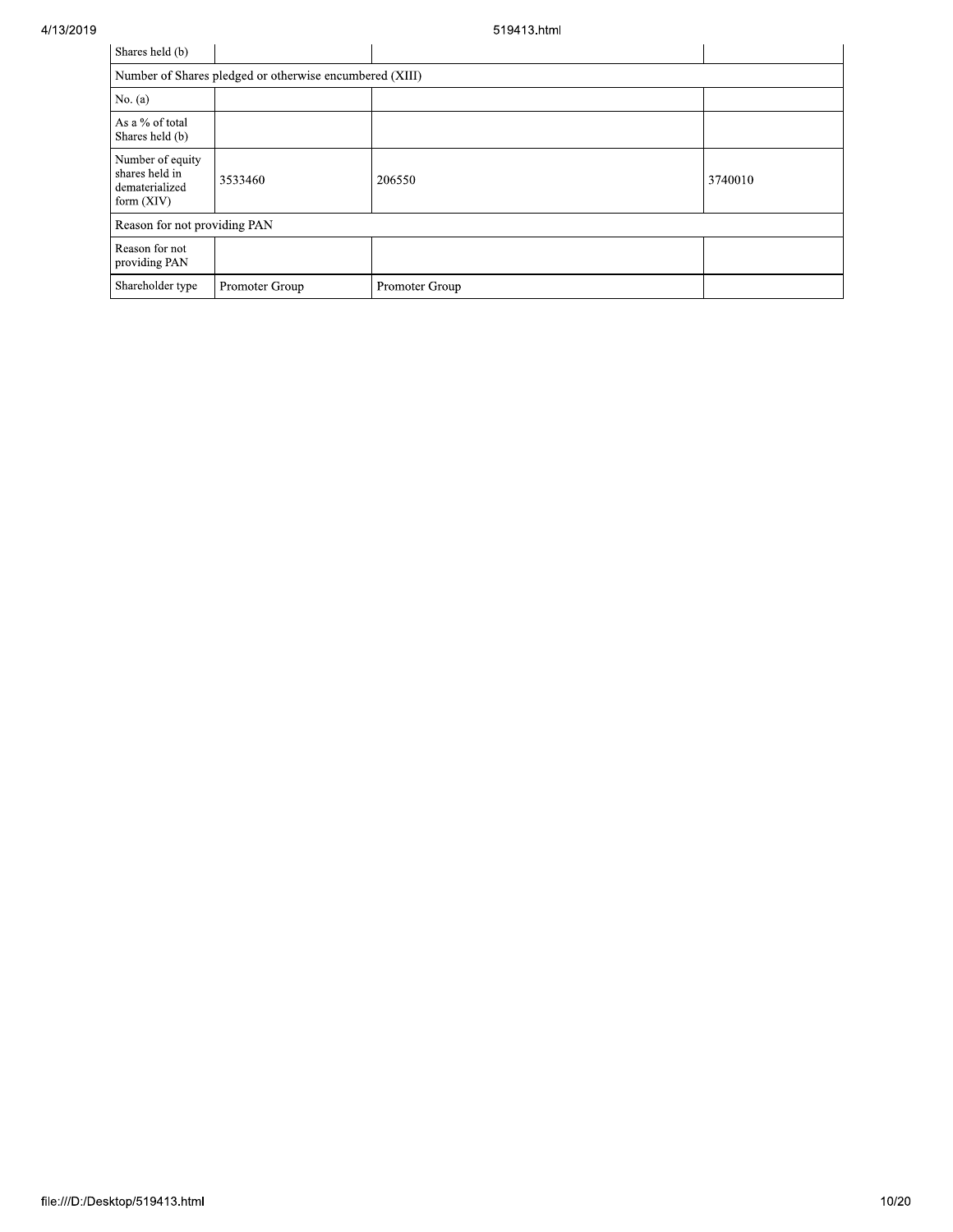|                                                                                                                                                                                      | <b>Mutual Funds</b>                                           |                       |  |  |  |  |  |  |
|--------------------------------------------------------------------------------------------------------------------------------------------------------------------------------------|---------------------------------------------------------------|-----------------------|--|--|--|--|--|--|
| Searial No.                                                                                                                                                                          | $\mathbf{1}$                                                  |                       |  |  |  |  |  |  |
| Name of the<br>Shareholders (I)                                                                                                                                                      | SOUTHERN INDIA DEPOSITORY                                     | Click here to go back |  |  |  |  |  |  |
| PAN(II)                                                                                                                                                                              |                                                               | Total                 |  |  |  |  |  |  |
| No. of fully paid<br>up equity shares<br>held $(IV)$                                                                                                                                 | 238700                                                        | 238700                |  |  |  |  |  |  |
| No. Of Partly paid-<br>up equity shares<br>held (V)                                                                                                                                  |                                                               |                       |  |  |  |  |  |  |
| No. Of shares<br>underlying<br>Depository<br>Receipts (VI)                                                                                                                           |                                                               |                       |  |  |  |  |  |  |
| Total nos. shares<br>held $(VII) = (IV) +$<br>$(V)$ + $(VI)$                                                                                                                         | 238700                                                        | 238700                |  |  |  |  |  |  |
| Shareholding as a<br>% of total no. of<br>shares (calculated<br>as per SCRR,<br>1957) (VIII) As a<br>% of $(A+B+C2)$                                                                 | 4.77                                                          | 4.77                  |  |  |  |  |  |  |
|                                                                                                                                                                                      | Number of Voting Rights held in each class of securities (IX) |                       |  |  |  |  |  |  |
| Class eg: X                                                                                                                                                                          | 238700                                                        | 238700                |  |  |  |  |  |  |
| Class eg:y                                                                                                                                                                           |                                                               |                       |  |  |  |  |  |  |
| Total                                                                                                                                                                                | 238700                                                        | 238700                |  |  |  |  |  |  |
| Total as a % of<br>Total Voting rights                                                                                                                                               | 4.77                                                          | 4.77                  |  |  |  |  |  |  |
| No. Of Shares<br>Underlying<br>Outstanding<br>convertible<br>securities (X)                                                                                                          |                                                               |                       |  |  |  |  |  |  |
| No. of Shares<br>Underlying<br>Outstanding<br>Warrants (Xi)                                                                                                                          |                                                               |                       |  |  |  |  |  |  |
| No. Of Shares<br>Underlying<br>Outstanding<br>convertible<br>securities and No.<br>Of Warrants (Xi)<br>(a)                                                                           |                                                               |                       |  |  |  |  |  |  |
| Shareholding, as a<br>% assuming full<br>conversion of<br>convertible<br>securities (as a<br>percentage of<br>diluted share<br>capital) (XI)=<br>$(VII)+(X)$ As a %<br>of $(A+B+C2)$ | 4.77                                                          | 4.77                  |  |  |  |  |  |  |
| Number of Locked in shares (XII)                                                                                                                                                     |                                                               |                       |  |  |  |  |  |  |
| No. $(a)$                                                                                                                                                                            |                                                               |                       |  |  |  |  |  |  |
| As a % of total<br>Shares held (b)                                                                                                                                                   |                                                               |                       |  |  |  |  |  |  |
| Number of equity<br>shares held in<br>dematerialized<br>form (XIV)                                                                                                                   | $\boldsymbol{0}$                                              | $\boldsymbol{0}$      |  |  |  |  |  |  |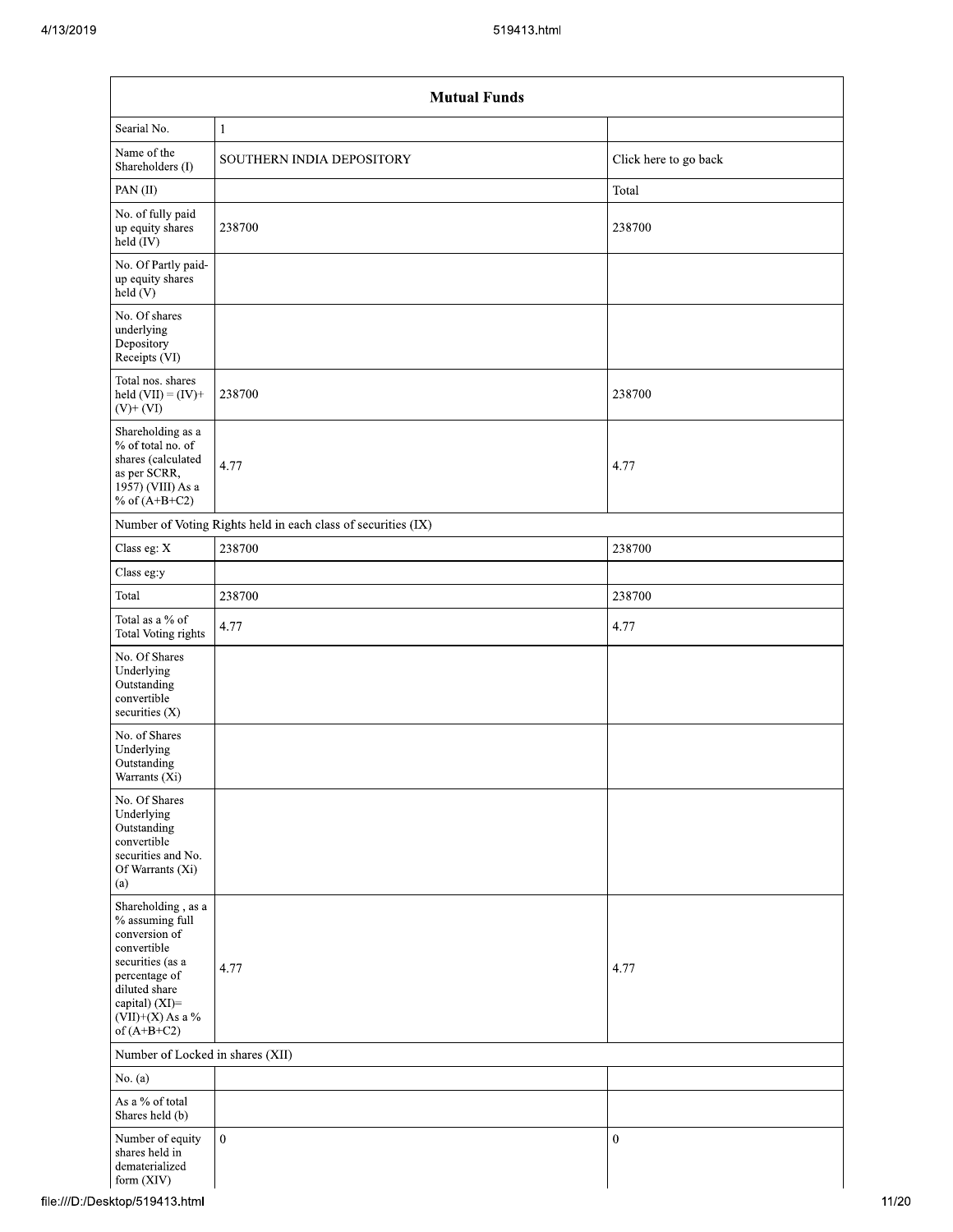|                                 | Reason for not providing PAN |  |  |  |  |  |
|---------------------------------|------------------------------|--|--|--|--|--|
| Reason for not<br>providing PAN | Textual Information(1)       |  |  |  |  |  |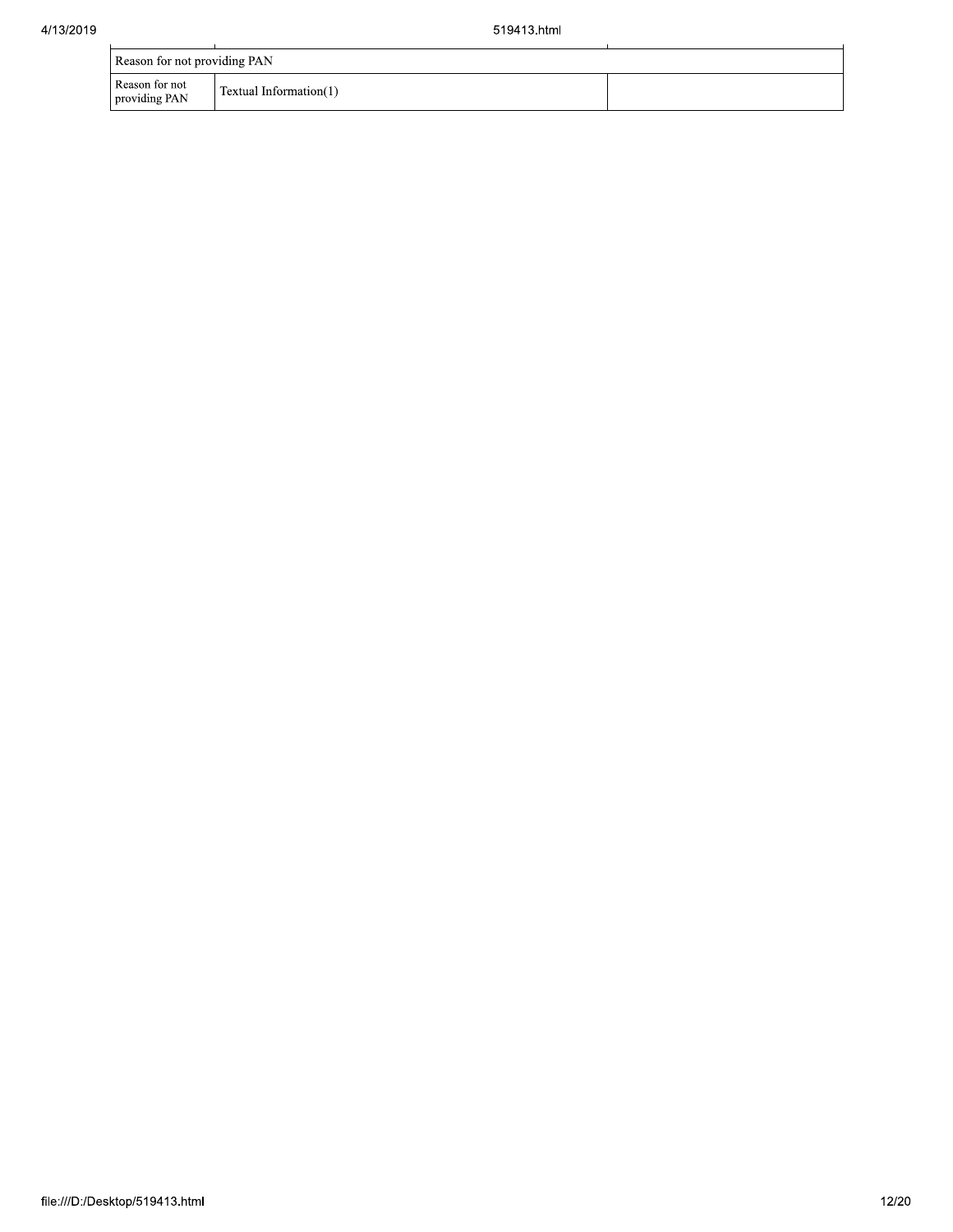|                        | <b>Text Block</b>    |
|------------------------|----------------------|
| Textual Information(1) | <b>NOT AVAILABLE</b> |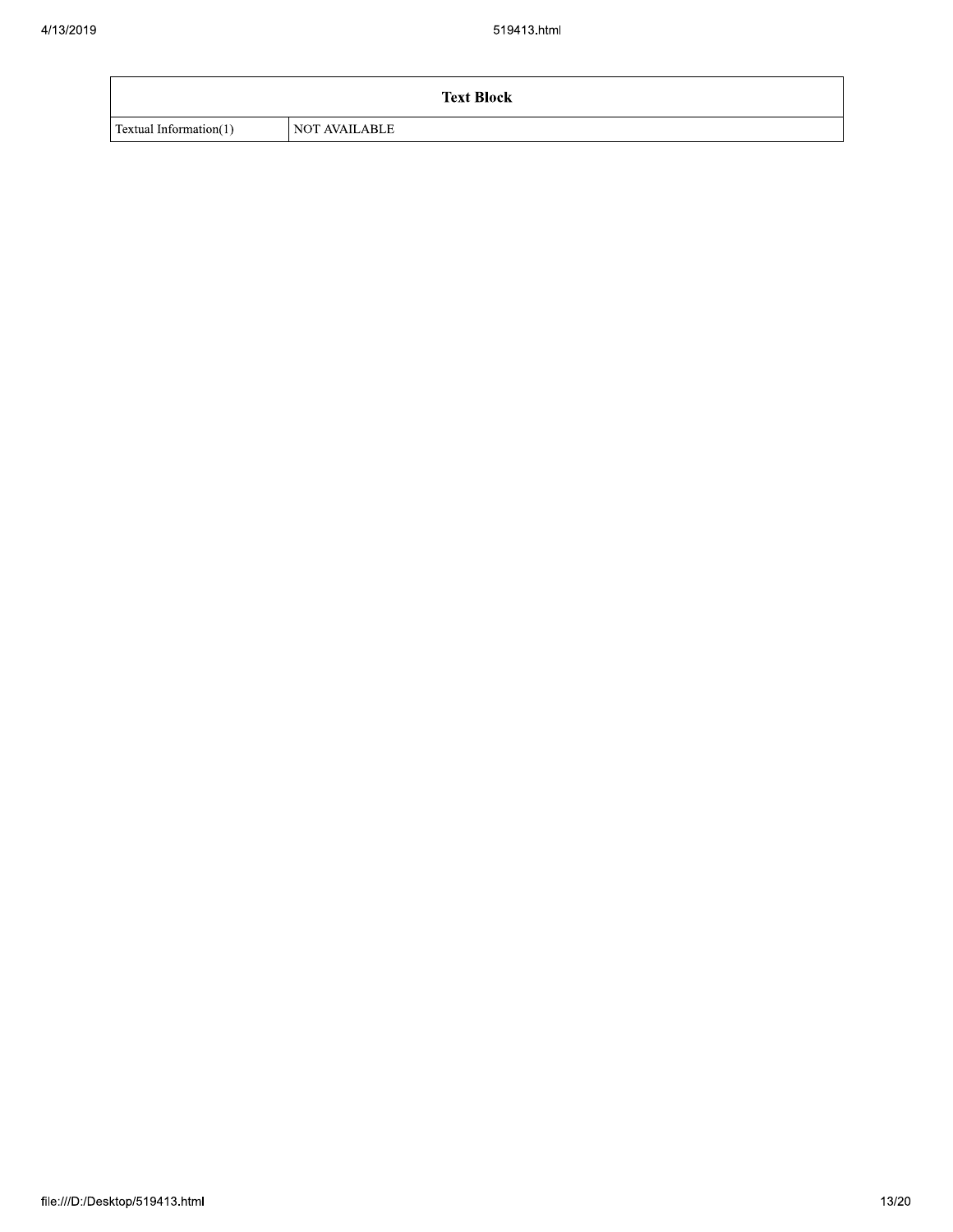| 519413.html                                                                                                                                                                          |                                                                                                   |                       |  |  |  |
|--------------------------------------------------------------------------------------------------------------------------------------------------------------------------------------|---------------------------------------------------------------------------------------------------|-----------------------|--|--|--|
|                                                                                                                                                                                      | Individuals - ii. Individual shareholders holding nominal share capital in excess of Rs. 2 lakhs. |                       |  |  |  |
| Searial No.                                                                                                                                                                          | $\mathbf{1}$                                                                                      |                       |  |  |  |
| Name of the<br>Shareholders (I)                                                                                                                                                      | <b>RAJKUMAR S SINGH</b>                                                                           | Click here to go back |  |  |  |
| PAN(II)                                                                                                                                                                              |                                                                                                   | Total                 |  |  |  |
| No. of fully paid<br>up equity shares<br>$held$ (IV)                                                                                                                                 | 75000                                                                                             | 75000                 |  |  |  |
| No. Of Partly paid-<br>up equity shares<br>held(V)                                                                                                                                   |                                                                                                   |                       |  |  |  |
| No. Of shares<br>underlying<br>Depository<br>Receipts (VI)                                                                                                                           |                                                                                                   |                       |  |  |  |
| Total nos. shares<br>held $(VII) = (IV) +$<br>$(V)$ + $(VI)$                                                                                                                         | 75000                                                                                             | 75000                 |  |  |  |
| Shareholding as a<br>% of total no. of<br>shares (calculated<br>as per SCRR,<br>1957) (VIII) As a<br>% of $(A+B+C2)$                                                                 | 1.5                                                                                               | 1.5                   |  |  |  |
|                                                                                                                                                                                      | Number of Voting Rights held in each class of securities (IX)                                     |                       |  |  |  |
| Class eg: X                                                                                                                                                                          | 75000                                                                                             | 75000                 |  |  |  |
| Class eg:y                                                                                                                                                                           |                                                                                                   |                       |  |  |  |
| Total                                                                                                                                                                                | 75000                                                                                             | 75000                 |  |  |  |
| Total as a % of<br>Total Voting rights                                                                                                                                               | 1.5                                                                                               | 1.5                   |  |  |  |
| No. Of Shares<br>Underlying<br>Outstanding<br>convertible<br>securities $(X)$                                                                                                        |                                                                                                   |                       |  |  |  |
| No. of Shares<br>Underlying<br>Outstanding<br>Warrants (Xi)                                                                                                                          |                                                                                                   |                       |  |  |  |
| No. Of Shares<br>Underlying<br>Outstanding<br>convertible<br>securities and No.<br>Of Warrants (Xi)<br>(a)                                                                           |                                                                                                   |                       |  |  |  |
| Shareholding, as a<br>% assuming full<br>conversion of<br>convertible<br>securities (as a<br>percentage of<br>diluted share<br>capital) (XI)=<br>$(VII)+(X)$ As a %<br>of $(A+B+C2)$ | 1.5                                                                                               | 1.5                   |  |  |  |
| Number of Locked in shares (XII)                                                                                                                                                     |                                                                                                   |                       |  |  |  |
| No. (a)                                                                                                                                                                              |                                                                                                   |                       |  |  |  |
| As a % of total<br>Shares held (b)                                                                                                                                                   |                                                                                                   |                       |  |  |  |
| Number of equity<br>shares held in                                                                                                                                                   | $\boldsymbol{0}$                                                                                  | $\boldsymbol{0}$      |  |  |  |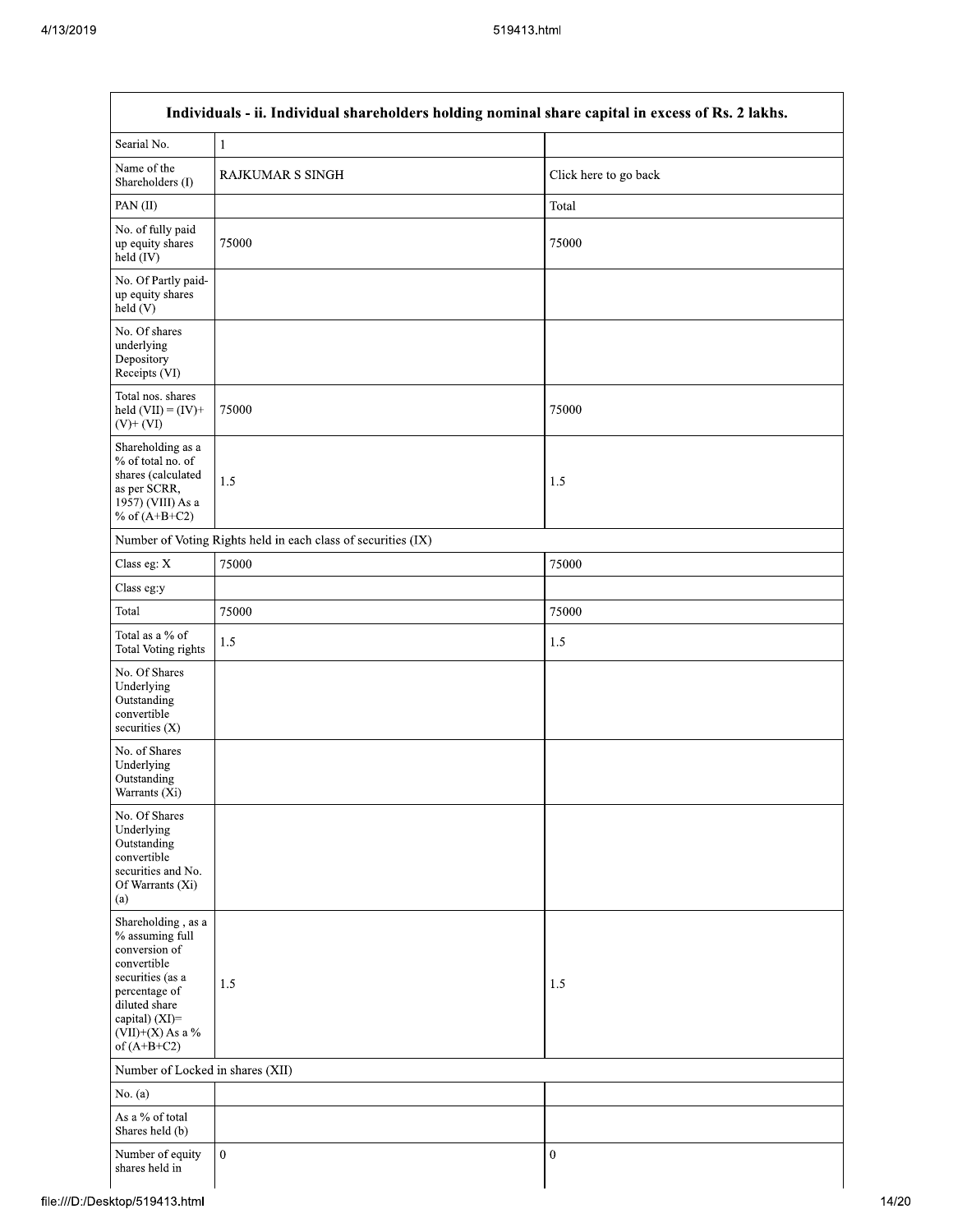| dematerialized<br>form $(XIV)$  |                        |  |
|---------------------------------|------------------------|--|
| Reason for not providing PAN    |                        |  |
| Reason for not<br>providing PAN | Textual Information(1) |  |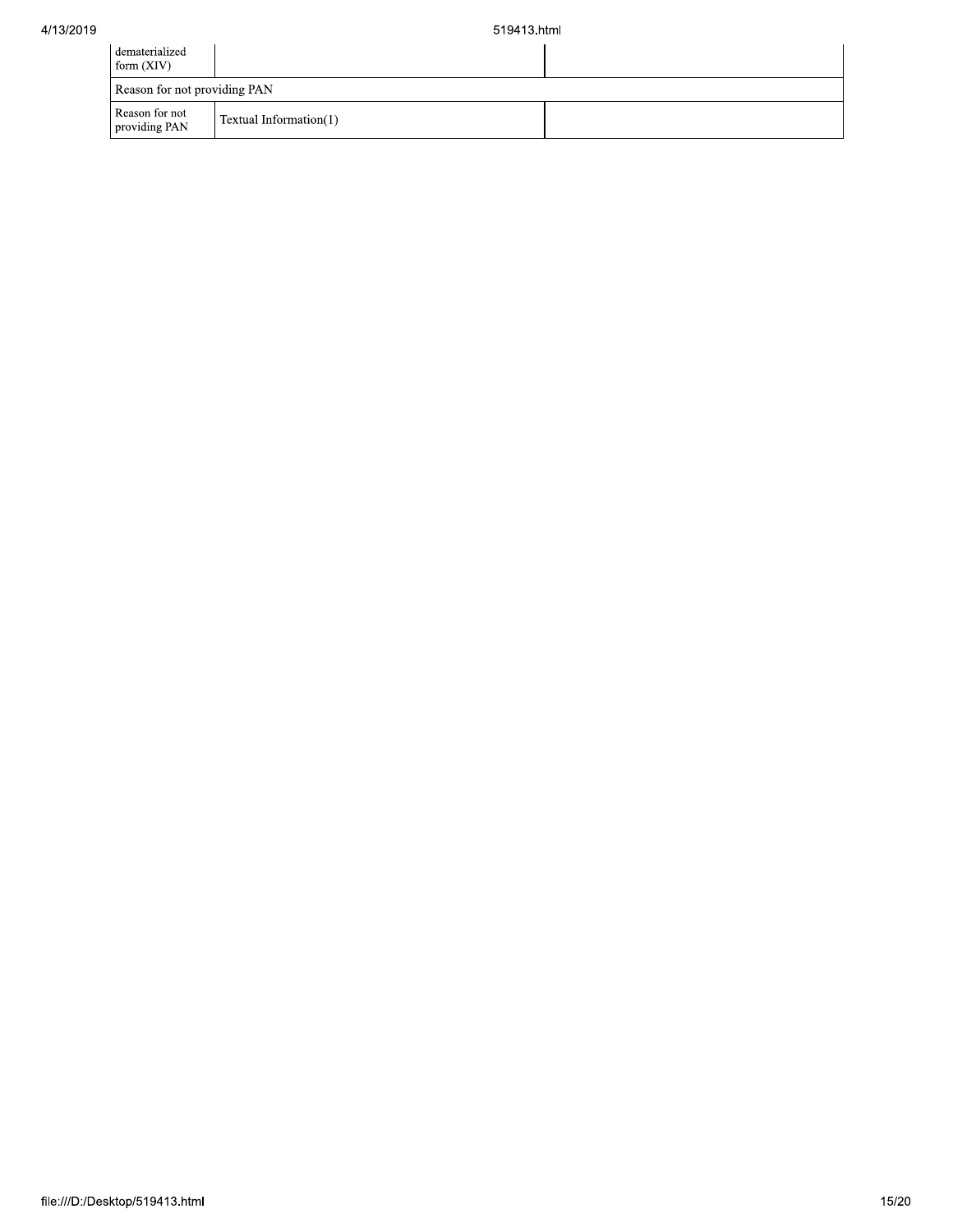|                        | <b>Text Block</b>    |
|------------------------|----------------------|
| Textual Information(1) | <b>NOT AVAILABLE</b> |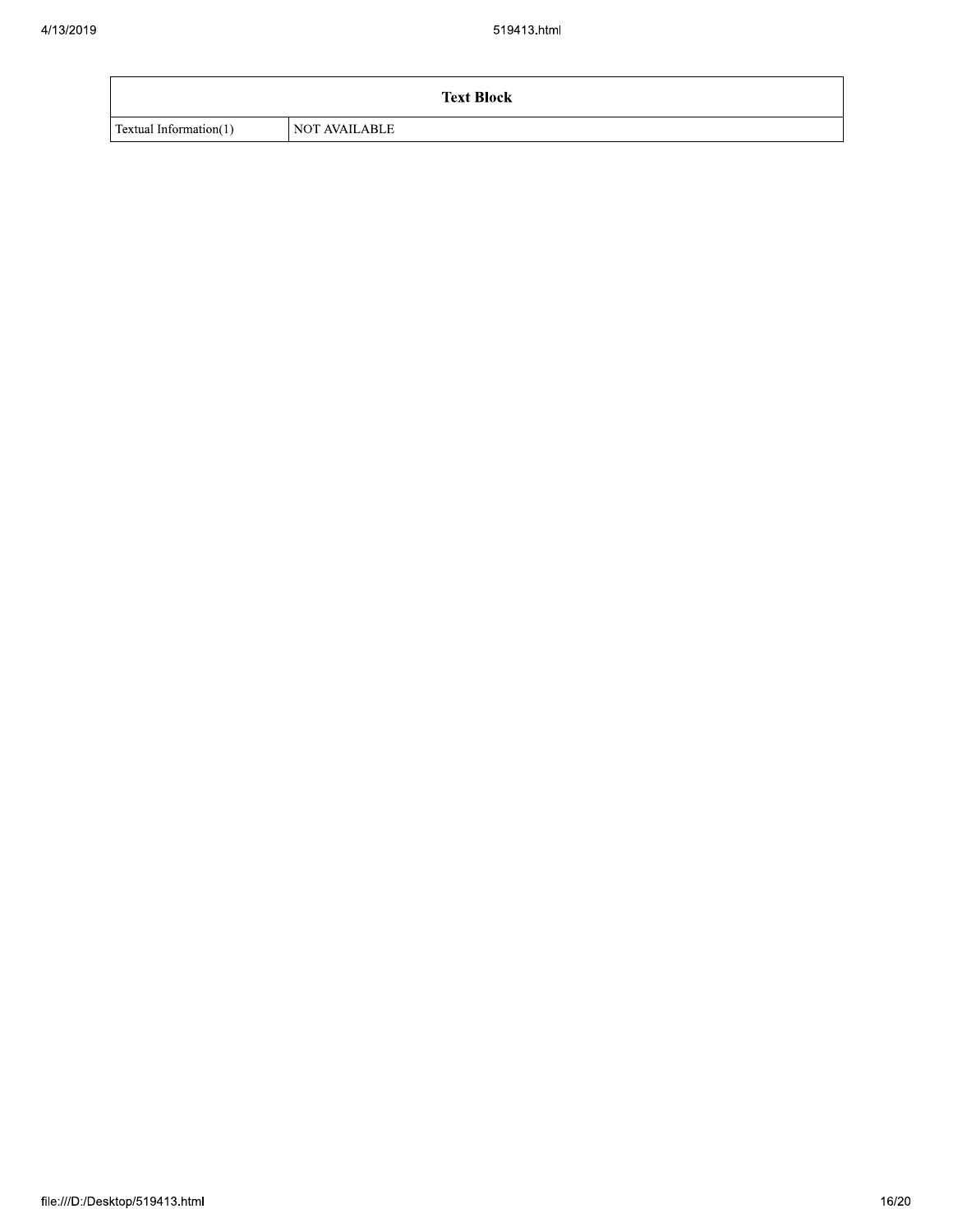| Any Other (specify)                                                                                                                                                                  |                         |                                                               |                         |                |                       |
|--------------------------------------------------------------------------------------------------------------------------------------------------------------------------------------|-------------------------|---------------------------------------------------------------|-------------------------|----------------|-----------------------|
| Searial No.                                                                                                                                                                          | $\mathbf{1}$            | $\overline{2}$                                                | 3                       | $\overline{4}$ |                       |
| Category                                                                                                                                                                             | <b>Bodies Corporate</b> | <b>Bodies Corporate</b>                                       | <b>Clearing Members</b> | <b>HUF</b>     |                       |
| Category / More<br>than 1 percentage                                                                                                                                                 | Category                | More than 1 percentage of shareholding                        | Category                | Category       |                       |
| Name of the<br>Shareholders (I)                                                                                                                                                      |                         | KAMALJYOT INVESTMENTS LTD                                     |                         |                | Click here to go back |
| PAN(II)                                                                                                                                                                              |                         | ZZZZZ9999Z                                                    |                         |                | Total                 |
| No. of the<br>Shareholders (I)                                                                                                                                                       | 16                      | 1                                                             | $\overline{c}$          | 3              | 21                    |
| No. of fully paid<br>up equity shares<br>held (IV)                                                                                                                                   | 91982                   | 70900                                                         | 1500                    | 3478           | 96960                 |
| No. Of Partly paid-<br>up equity shares<br>held (V)                                                                                                                                  |                         |                                                               |                         |                |                       |
| No. Of shares<br>underlying<br>Depository<br>Receipts (VI)                                                                                                                           |                         |                                                               |                         |                |                       |
| Total nos. shares<br>held $(VII) = (IV) +$<br>$(V)+(VI)$                                                                                                                             | 91982                   | 70900                                                         | 1500                    | 3478           | 96960                 |
| Shareholding as a<br>% of total no. of<br>shares (calculated<br>as per SCRR,<br>1957) (VIII) As a<br>% of $(A+B+C2)$                                                                 | 1.84                    | 1.42                                                          | 0.03                    | 0.07           | 1.94                  |
|                                                                                                                                                                                      |                         | Number of Voting Rights held in each class of securities (IX) |                         |                |                       |
| Class eg: X                                                                                                                                                                          | 91982                   | 70900                                                         | 1500                    | 3478           | 96960                 |
| Class eg:y                                                                                                                                                                           |                         |                                                               |                         |                |                       |
| Total                                                                                                                                                                                | 91982                   | 70900                                                         | 1500                    | 3478           | 96960                 |
| Total as a % of<br><b>Total Voting rights</b>                                                                                                                                        | 1.84                    | 1.42                                                          | 0.03                    | $0.07\,$       | 1.94                  |
| No. Of Shares<br>Underlying<br>Outstanding<br>convertible<br>securities (X)                                                                                                          |                         |                                                               |                         |                |                       |
| No. of Shares<br>Underlying<br>Outstanding<br>Warrants (Xi)                                                                                                                          |                         |                                                               |                         |                |                       |
| No. Of Shares<br>Underlying<br>Outstanding<br>convertible<br>securities and No.<br>Of Warrants (Xi)<br>(a)                                                                           |                         |                                                               |                         |                |                       |
| Shareholding, as a<br>% assuming full<br>conversion of<br>convertible<br>securities (as a<br>percentage of<br>diluted share<br>capital) (XI)=<br>$(VII)+(X)$ As a %<br>of $(A+B+C2)$ | 1.84                    | 1.42                                                          | 0.03                    | 0.07           | 1.94                  |
| Number of Locked in shares (XII)                                                                                                                                                     |                         |                                                               |                         |                |                       |

٦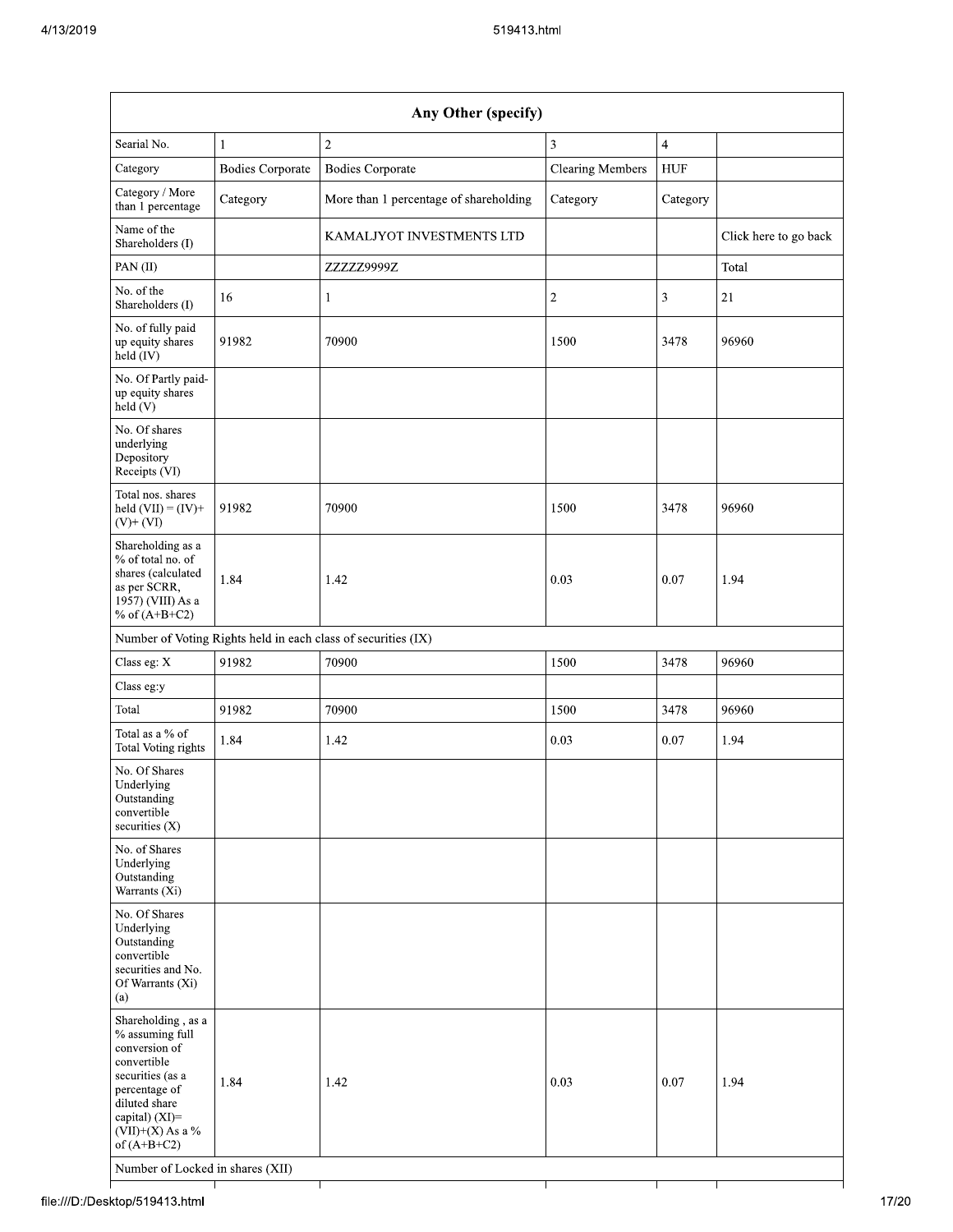## 519413.html

| No. $(a)$                                                          |     |                        |      |      |      |
|--------------------------------------------------------------------|-----|------------------------|------|------|------|
| As a % of total<br>Shares held (b)                                 |     |                        |      |      |      |
| Number of equity<br>shares held in<br>dematerialized<br>form (XIV) | 482 |                        | 1500 | 3478 | 5460 |
| Reason for not providing PAN                                       |     |                        |      |      |      |
| Reason for not<br>providing PAN                                    |     | Textual Information(1) |      |      |      |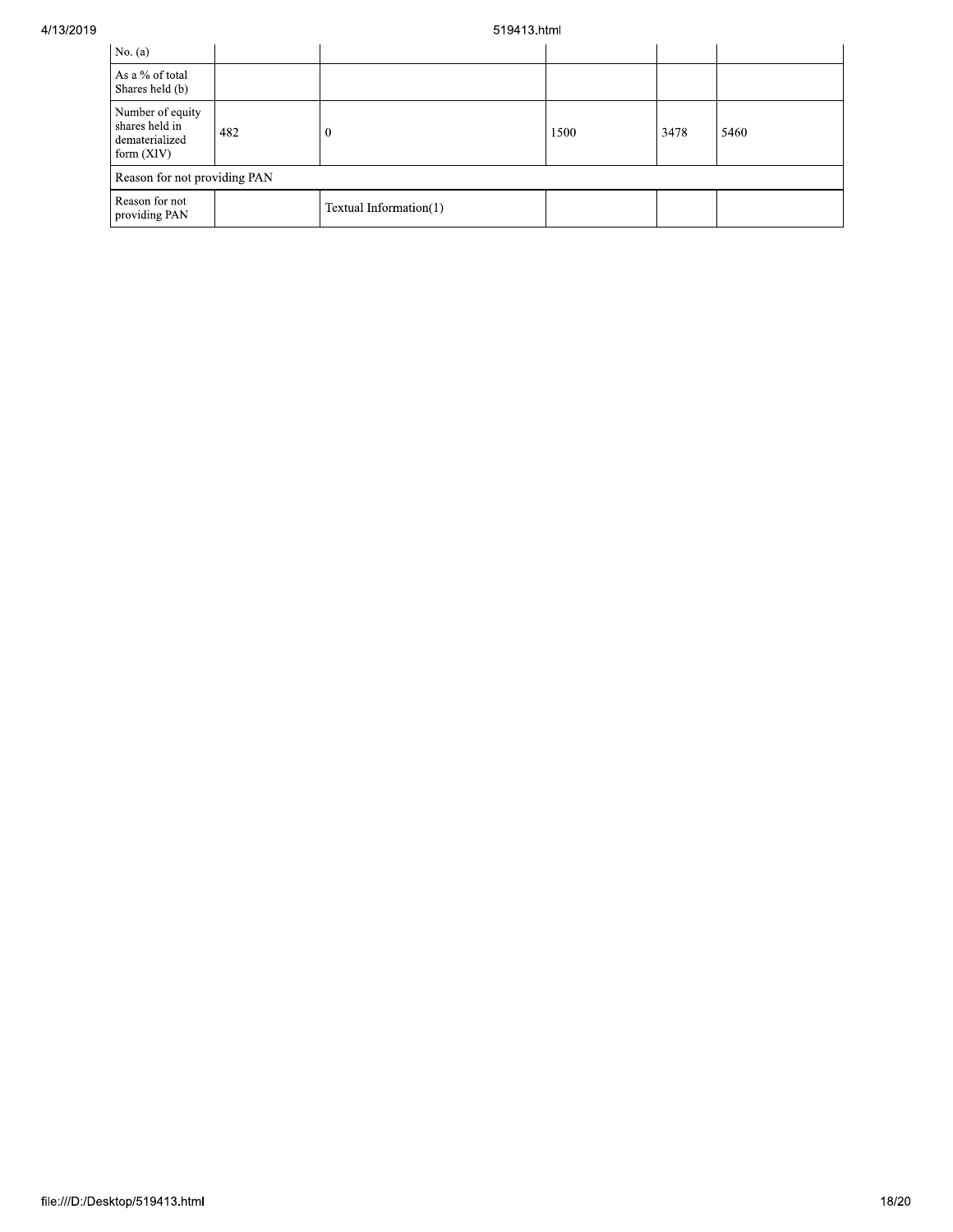|                        | <b>Text Block</b>    |
|------------------------|----------------------|
| Textual Information(1) | <b>NOT AVAILABLE</b> |